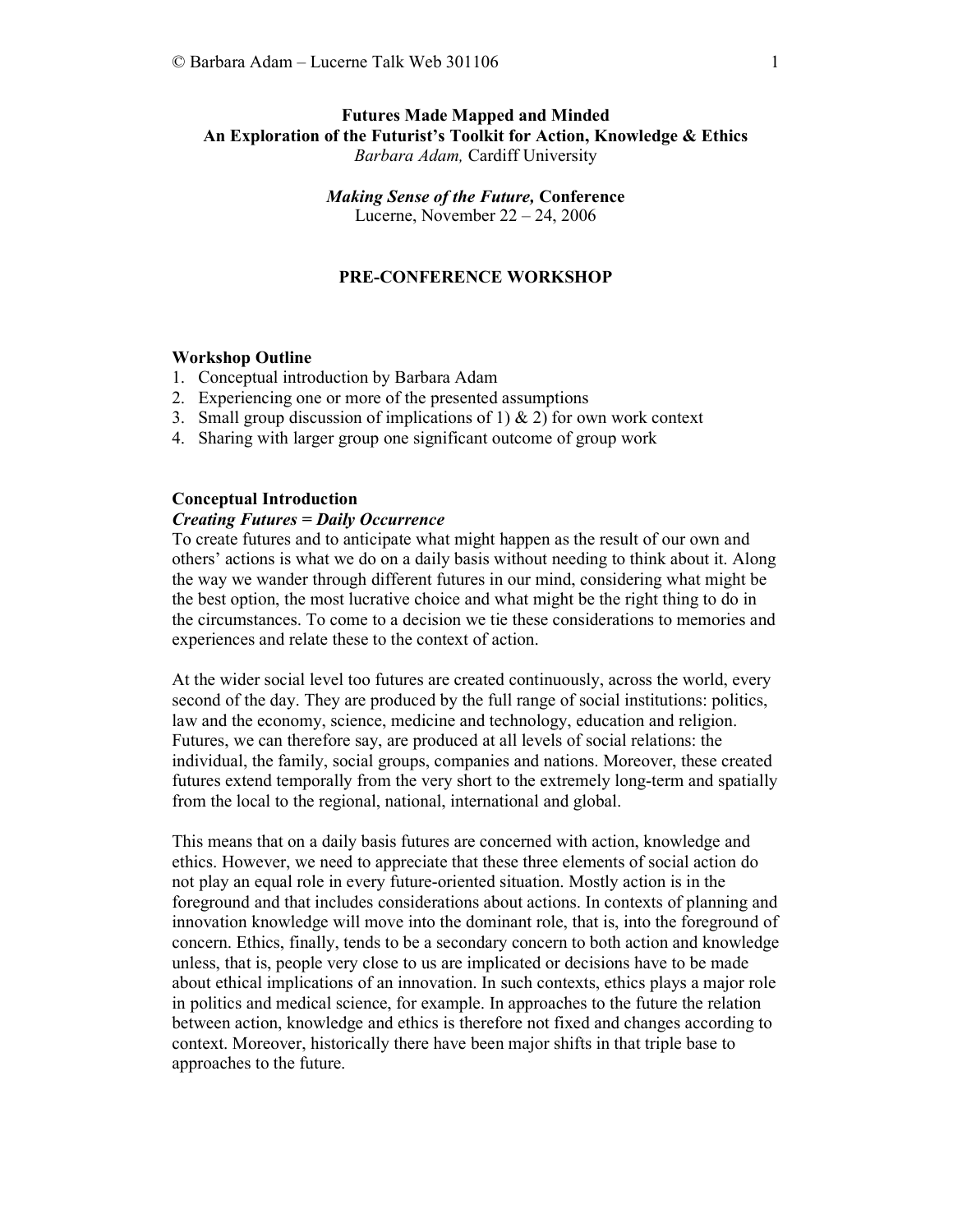I want to briefly outline these as they give us a clue about the many paradoxes that dominate contemporary future making, efforts to know futures and concerns to do right by the future.

Future-Oriented Action, Knowledge and Ethics in a Historical Perspective In the distant past (and in contemporary traditional cultures) the future did not belong to people but it belonged to their ancestors, their gods or their one god (or in rare cases to their sovereign). The issue of who owns the future is an important one because it has knock-on effects at every level of social being, that is, action, knowledge and ethics.

If the future is owned by ancestors or gods then it is they who have set the future in motion, have set out what is to happen, and pre-determined the fate of people. Action in this context has to fit in with the plans and wishes of the owners. Knowledge is about anticipation of pre-destination – experts are therefore prophets and oracles, sages and shamans, who can bridge the domains of extraterrestrial ownership and terrestrial social existence. Ethics, finally, is about treading carefully, not upsetting the owners, and doing right by their intentions.

Contemporary relations to the future in industrial societies are clearly no longer of this kind and even where people are deeply religious and therefore have maintained the belief that God is the owner of the future, they have to marry that belief with contrasting assumptions that underpin contemporary approaches to the future.

It is these underpinning assumptions that I want to outline for you in this conceptual introduction as they help us the better to understand some of the contradictions and problems that plague our future making and our attempts to know and what to do for the best.

## Contemporary Implicit Assumptions

#### Assumption 1 - Ownership

Today people are the owners of the future. This means that at the level of action the future is ours to use. It is ours to make and shape. It is ours to colonise and trade. It is ours to consume and discount.

#### Assumption 2 - Expertise

Knowledge experts of this future are not prophets with special access to a world predestined by ancestors or gods. Instead they are specialists with expertise in the behaviour of people – psychologists, sociologists, economists, business consultants, insurance brokers etc. Their task is to anticipate potential human action and its consequences and facilitate planning and strategic management by identifying probable, possible and preferable options.

Experts on the modern future use a variety of tools that allow for deliberate extension into the future. Each of the tools is a variation on the theme of knowledgeable extension into the future. They include among others foresight, trend analysis, horizon scanning, scenario planning, forecasting and back-casting, as well as the Delphi method.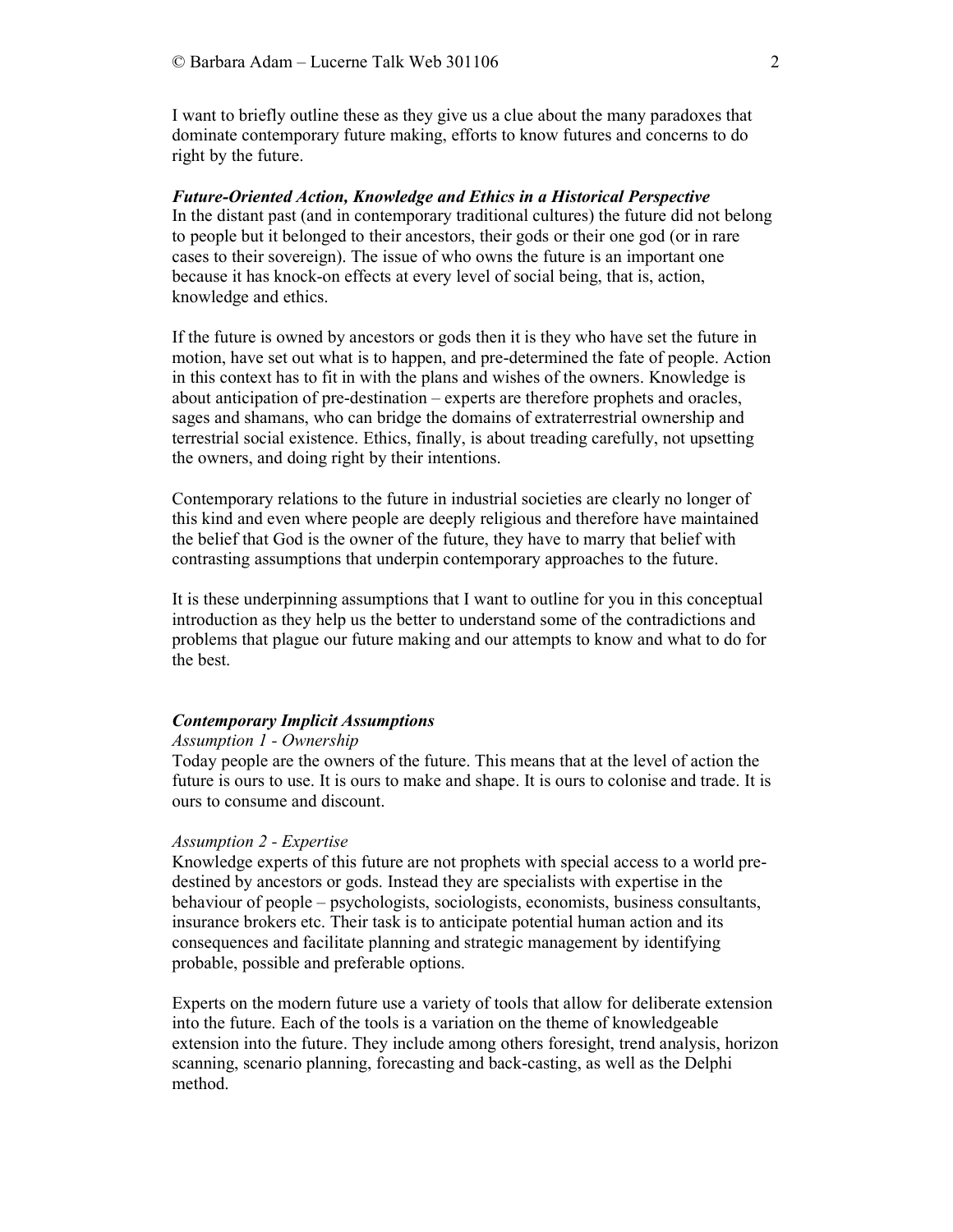#### Assumption 3 – Future as Fact vs Fiction

When the future is not pre-determined by extraterrestrials but is instead subject to human will and desire it is no longer pre-existent. That is to say, when the future is planned, projected and produced by people, it becomes an open and non-existing realm of potential and choice.

Contemporary Futurists therefore work with the Latin distinction between facta and futura (Jouvenel 1967: 3). Facta refer to past events, done, achieved, completed and thus empirically accessible as *facts. Futura* encompass that which has not yet come about, something non-factual which will become a *factum* only after it has occurred. While the one has already taken (unalterable) form, the other is still open to influence and thus 'capable of ending or being completed in various ways'. A different way of expressing the distinction is to say that 'there are no past possibilities and there are no future facts' (Brumbaugh 1966: 649 in Bell and Mau 1971: 9). On this understanding of the future, therefore, the past is closed to influence, thus open to factual knowledge, while the future is open to choice and efforts to colonize and control, and thus closed to factual inquiry.

This means that when the temporal realm is divided into *facta* and *futura* then past efforts to tell and know 'the' future have to be considered *futile* since, on the basis of that distinction, 'the' future does not pre-exist but is instead open, yet to be formed, shaped and designed. Not 'the future' is *real* therefore but only *present possibilities* are. The future as the domain of the *not-yet* becomes real only after it is activated into present existence by our actions.

#### Assumption 4 – Source of Knowledge

Knowledge of the past can provide evidence about the future, which means that we can extrapolate future occurrences from the known past. This assumption applies to contexts where a) extensive evidence of the past allows for trend analysis and projection into the future, b) where the social context is a largely stable one and c) where continuity can be expected with reasonable certainty.

It does not work, however, in contexts of high innovation and accelerated change, that is, where the new dominates. The faster the pace of social life in general and innovations in particular, the greater is the scale of the accompanying social change. Increase in pace and scale of change means that the past becomes an ever less reliable guide to the future. Bertrand de Jouvenel (1967: 275) therefore suggested that 'our knowledge of the future is inversely proportional to the rate of progress.' That is to say, *increased progress* is tied to *decreasing* knowledge about the future. It means, therefore, that the greater a society's capacity to produce innovative change is, the less that society can rely on scientific knowledge of *past facts* to provide knowledge about the consequences of the change processes set in motion. Or, to put it differently, evidence-based science is the wrong socio-political tool in such contexts.

### Assumption 5 – Future as Empty Territory or Vessel

The future is an empty territory or vessel to be filled with our visions, plans and decisions. On closer inspection we realize, however, that the future is anything but an empty territory, that it is instead *always already occupied*: It is occupied by the future visions, plans and decisions of predecessors that have already materialised or are in the process of materialisation. Moreover, actions, transactions, interactions and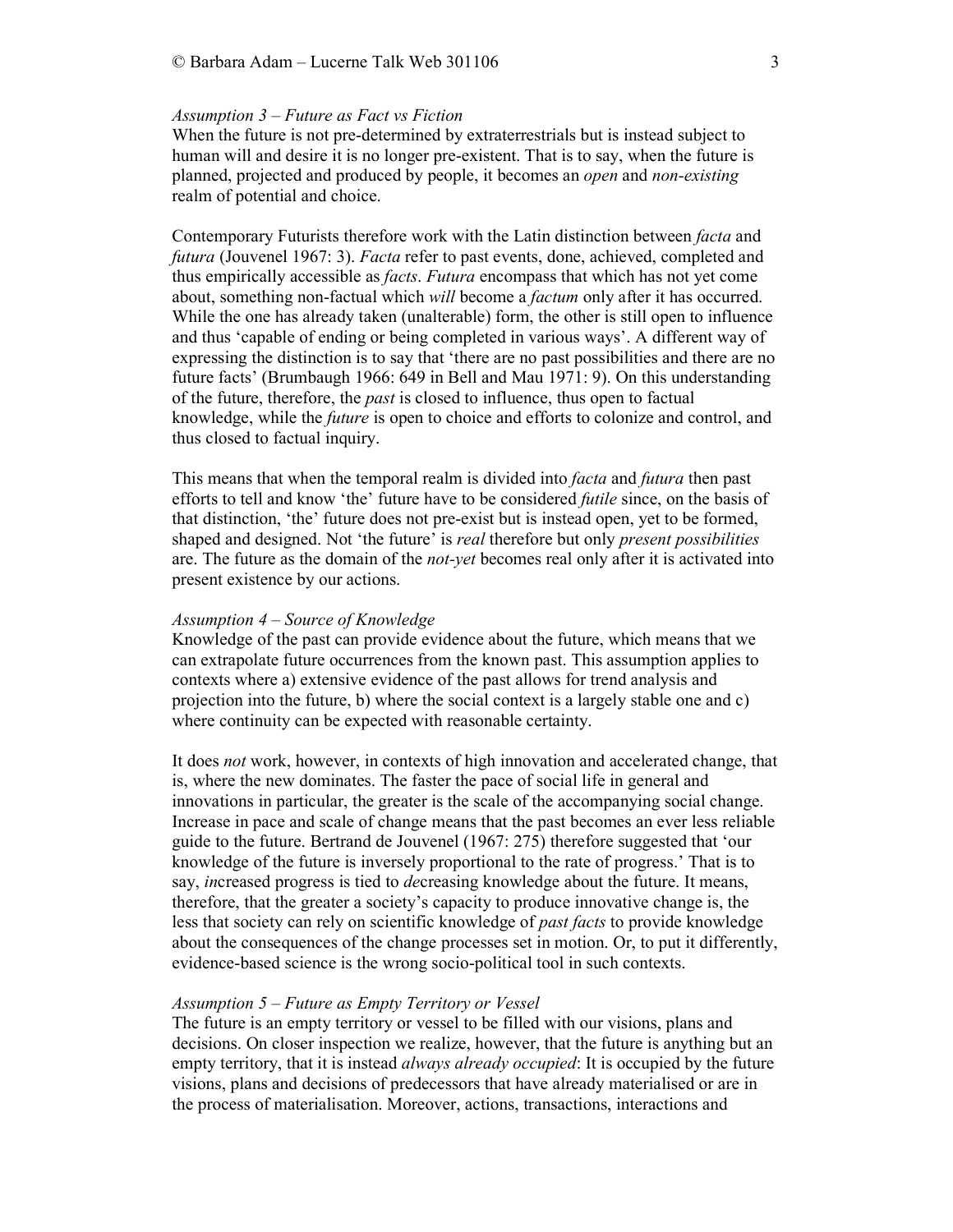products of the past populate our and our successors' presents and futures, just as our actions, transactions, interactions and products populate our successors' presents and futures. With accelerated change and ever-increasing innovation the supposedly empty future becomes an exceedingly crowded place.

It means, first, that we are invariably dealing with *process* futures that are *already in* progress, that is, with futures already on the way. Unlike *futura* in the *facta-futura* distinction, the futures in the making have *reality status* even if they have not yet materialized into phenomena and symptoms: think, for example, of pension futures, financial futures, labour market futures, health and illness futures, or radio-active waste futures. None of these are empty and open futures. Rather, they are futures in progress, real and material, even if their networked time-space distantiated outcomes elude our grasp.

It means, secondly, that since 'our' future is the present of successors, it is they who have to deal with the consequences of our colonisation and appropriation of their rightful domain. This makes us (and our political representatives) trespassers in that realm, and our time-transcending products illegal migrants, occupants and agents in our successors' domain.

It means, thirdly, that these futures in the making are not amenable to the facta-futura distinction since *facta* and *futura* shade into each other. This interpenetration is increasing in contexts of accelerated change and innovation where our actions cast ever longer shadows.

#### Assumption  $6$  – Foresight?

The future is amenable to foresight. However, the term foresight suggests that the future is amenable to the sense of vision, that we can see what lies ahead, and that to better know the future is a question of better and more accurate vision.

Yet, this does not square with the assumption of an open and empty future, with the assumption that the future is 'not yet'. If we assume that there is something to be seen, then it has to be pre-existing. This clearly is diametrically apposed to the idea that the future is open and subject to human shaping. Since the future is not a sense datum, it cannot be accessible to sight, but can only be grasped through thought and action. Fore-sensing and forethought, therefore, may be more appropriate terms to capture the process.

Alternatively we could take yet a different approach: we could reverse the relation and think of the past in front of us and the future behind us, that is, out of our field of vision. The known past with its produced relics and facts could then be the field of vision in front of us while the unknown/unknowable past would exist behind our back, outside our field of vision. As such it would be amenable not to seeing what is already there but to cautious intuition/sensing-creating – like walking backwards into a world that is both continuous and unknown/unknowable.